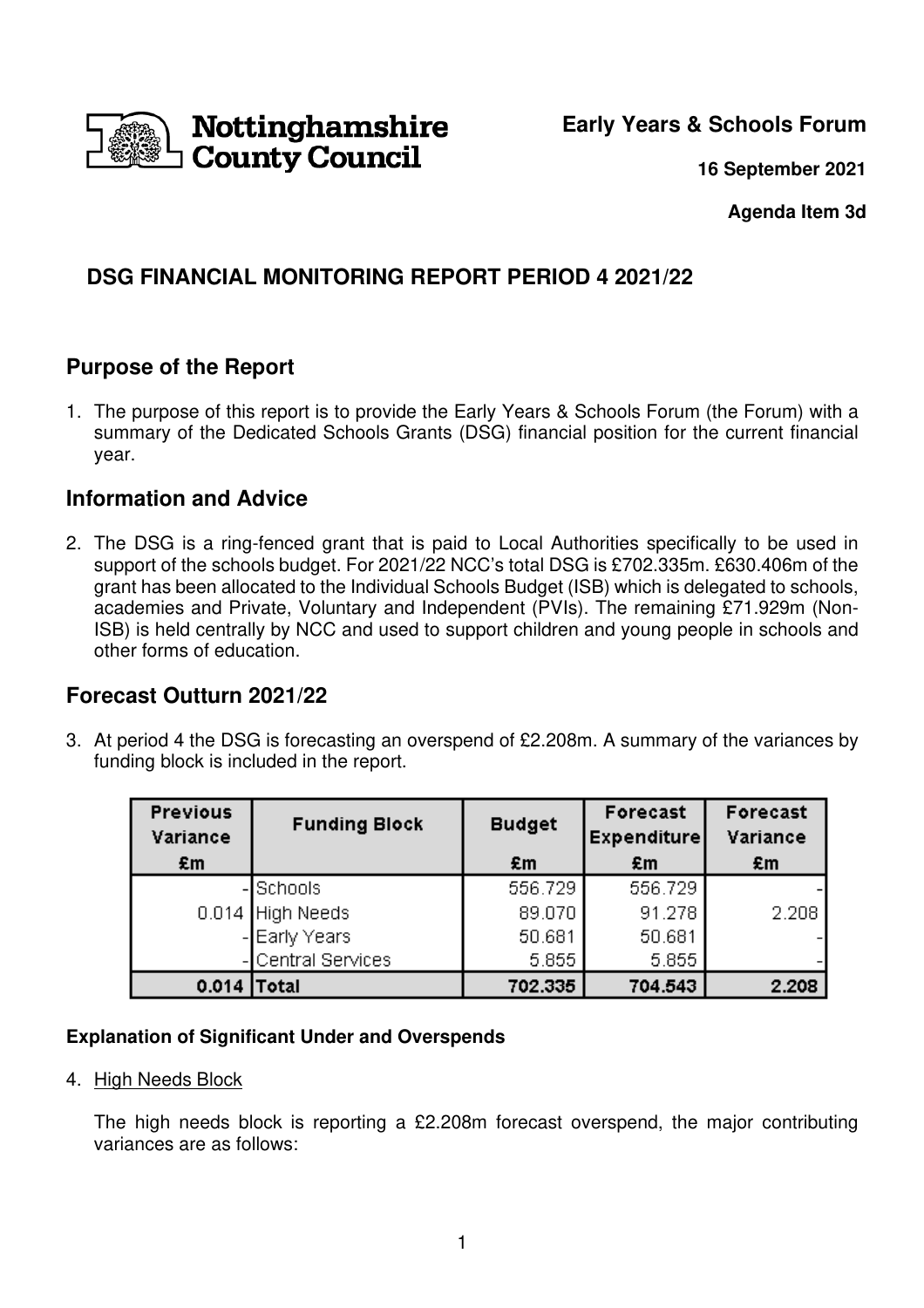| Period 2<br>Forecast<br>variance | Change | <b>Service</b>                                                                     | <b>Budget</b><br>Allocation<br>2020/21 | Forecast<br>Expenditure<br>2020/21 | Variance<br>2020/21 |
|----------------------------------|--------|------------------------------------------------------------------------------------|----------------------------------------|------------------------------------|---------------------|
| £000                             | £000   |                                                                                    | £000                                   | £000                               | £000                |
| 104                              |        | 239 Special School Budgets (Including Academy place funding paid directly by ESFA) | 28,313                                 | 28,656                             | 343                 |
|                                  |        | - Special School Equipment                                                         | 823                                    | 823                                |                     |
| (17)                             |        | - Place Funding for AP, CCP and FE providers                                       | 1,180                                  | .163                               | (17)                |
|                                  |        | -Mainstream Enhanced Provision + Special School Hubs                               | 748                                    | 748                                |                     |
| (73)                             |        | (169) Inclusion Services                                                           | 3,725                                  | 3,483                              | (242)               |
|                                  |        | 5 Devolved Partnership Funding                                                     | 5,265                                  | 5,270                              |                     |
|                                  |        | (116) Partnership Team                                                             | 812                                    | 696                                | (116)               |
|                                  |        | -SEN Home to School Transport                                                      | 1,764                                  | .764                               |                     |
|                                  |        | 500 Post 16 High Needs (outside of special schools and academies)                  | 6,100                                  | 6,600                              | 500                 |
|                                  |        | 1,741 Independent Specialist Provision (EHC Plan)                                  | 19,913                                 | 21,654                             | 1,741               |
|                                  |        | - Independent Specialist Provision (Non EHC Plan)                                  | 1,433                                  | .433                               |                     |
|                                  |        | Targetted High Level Needs (HLN)                                                   | 6,104                                  | 6,104                              |                     |
|                                  |        | - Additional family needs (AFN)                                                    | 9,078                                  | 9,078                              |                     |
|                                  |        | - Family Network Funding (FNF)                                                     | 1,306                                  | ,306                               |                     |
|                                  |        | (2) Health Related Education Team                                                  | 961                                    | 959                                | (2)                 |
|                                  |        | (37) Physical Disability Specialist Service                                        | 335                                    | 298                                | (37)                |
|                                  |        | 19 SEND Divisional Costs                                                           | 960                                    | 979                                | 19                  |
|                                  |        | 14 Import/ Export Adjustment                                                       | 250                                    | 264                                | 14                  |
| 14                               |        | $2,194$ Total                                                                      | 89,070                                 | 91,278                             | 2,208               |

- £1.741m overspend is stemming from an unprecedented increase in demand for new Education, Health and Care plans (EHCP) meaning more places are required in the more expensive independent sector. The increase in demand is being felt across the country therefore the increase demand could also lead to even further price increases.
- £0.500m estimated overspend on Post-16 places, A firmer estimate will be made later in the Autumn as new places are confirmed to be taken up from September.
- £0.343m overspend on places in other local authorities (OLA) for special schools. The income and expenditure to/from other LAs tend to go on for several years before final settlement.
- £0.242m underspend in the Inclusion Service mainly due to vacant posts and less travel due to the pandemic.
- £0.116 underspend in the partnership team mainly due to vacant posts.

#### **Use of the Schools (Non-ISB) Reserve**

- 5. The accumulated Schools (Non-ISB) Reserve was £3.982m at the beginning of 2021/22.
- 6. It was reported to the forum that £0.273m of de-delegated underspends was to be carried forward from 2020/21 to support services in 2021/22 (see below).
- 7. Based on the net effect of the in-year variances detailed in this report, there is currently a forecast deficit of £2.134m on the general element of the reserve at 31 March 2022. The earmarked growth funding of £3.635m meaning that the overall DSG position is a net surplus reserve of £1.501m.